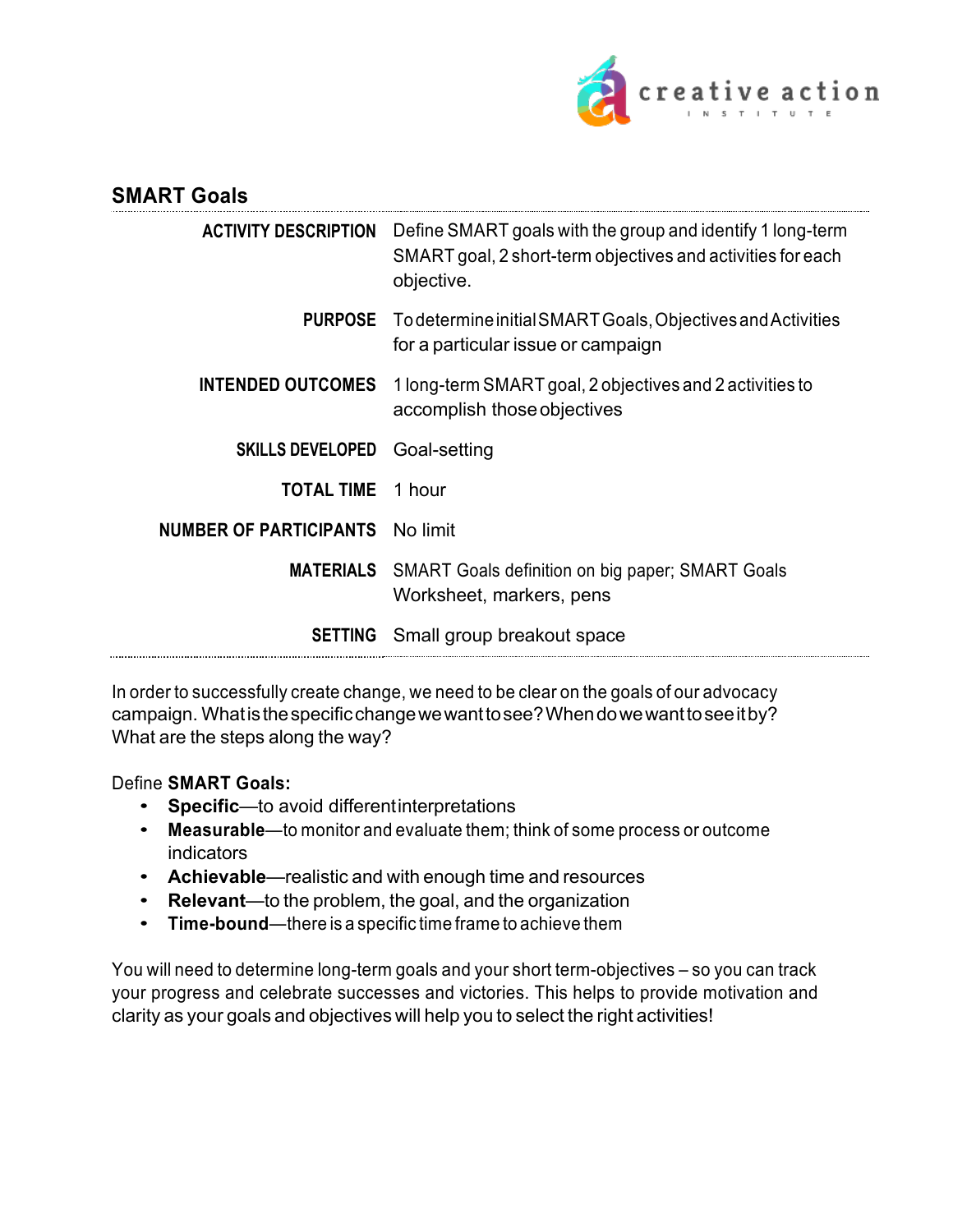

**Goal**Whatyouhopetoachievein the medium and long term

**Objective**Aspecificoutcome that you hope to achieve in the short term, representing progress towards a goal

**Activity**Specific tasks that you will undertake to achieve an objective

### **PROCESS**

- Divide into small groups by region. Distribute SMART Goal worksheet.
- Provide an example.I.e.
	- o **Topic:** FGM
	- o **Goal:**Decreaseincidence ofFGM by100%in specific townby certain date.
	- o **Objective 1:**Parents of girls at specific schoolunderstand the negative impacts of FGM and make commitment to end the practice in their homes.
		- Ø *Activity:* Organize a public theater and dialogue event with parents
	- o **Objective2:**Policeandchiefsof specific towncommittoenforcingexistinglaw
		- Ø *Activity:* Organize a meeting with chief and law enforcement to present visual case studies of girls sharing testimonies
- Each group uses the SMART Goals worksheet to identify a topic, a long-term goal, 2 objectives and an activity for each to advance a specific cause.